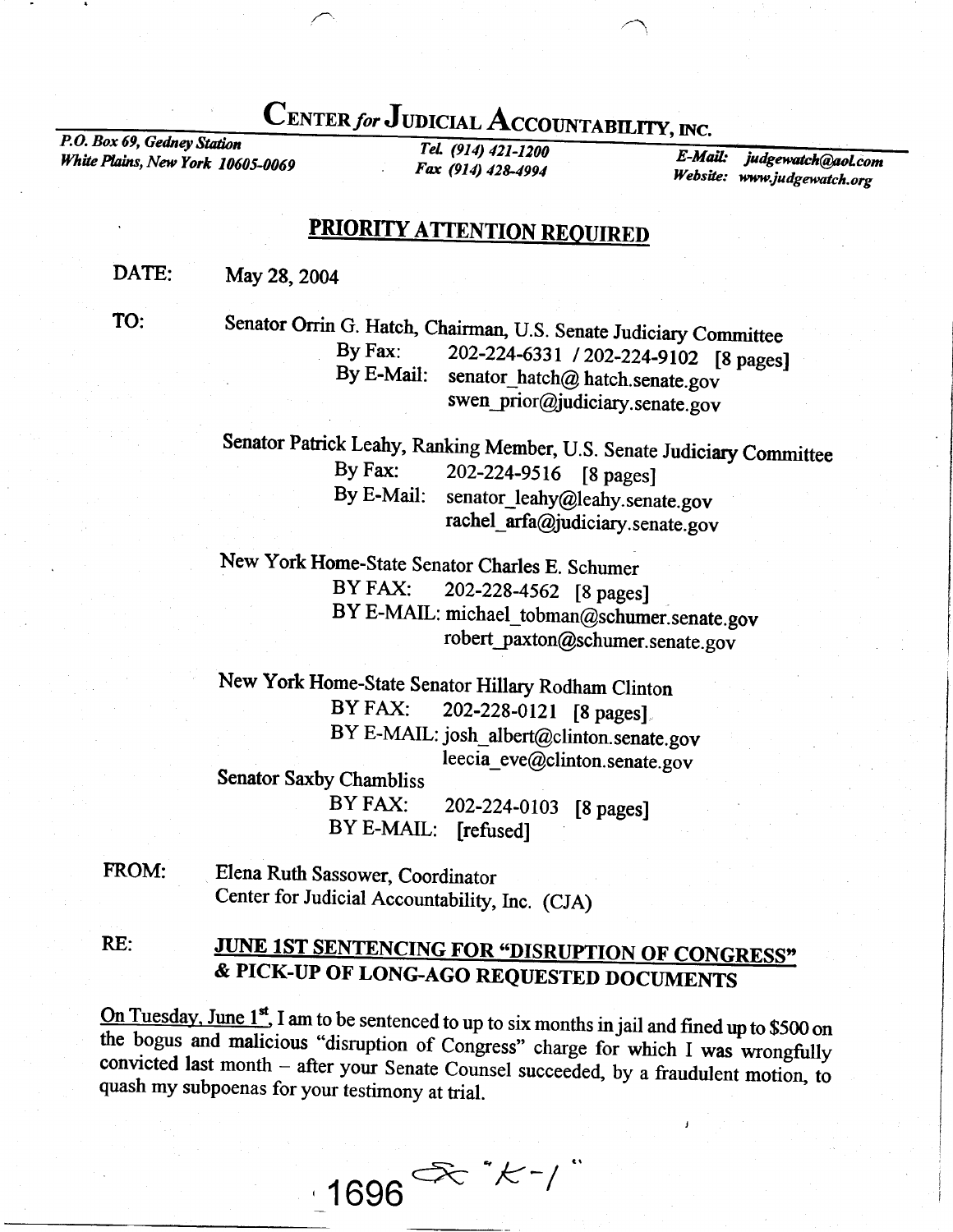## Page Two

Had you testified, I would have sought your responses, under oath, to such material facts relating to you and the Senate Judiciary Committee as are summarized by my two recent Letters to the Editor, "Correcting the Record" News Item Found 'Denigrating" (New York Law Journal, May 19, 2004). Copies are

hereby I intend to submit these published Letters, on my own behalf, at the June 1<sup>st</sup> sentencing - and hereby afford you the opportunity to deny or dispute the accuracy of their pertinent recitations, *corroborative of my innoce* 

It is my view -- publicly stated by my May  $10^{th}$  published Letter -- that you should be asked "how much jail time [you] deem appropriate" for my "concocted 'crime". I hereby expressly call for your respective answers.

Additionally, I intend to submit a copy of my correspondence with you, spanning from<br>March 14, 2003 to January 29, 2004, relating to Judge Wesley's nomination and the<br>nominations of P. Kevin Castel and nine others to distr Judiciary Committee's May 22, 2003 confirmation "hearing" – and identifying the basis upon which I would be calling you as my witnesses at trial.

A copy of this memo is being sent to the U.S. Attorney with a demand that his recommendation for sentencing – which he has "reserved" to June  $1<sup>st</sup>$  – be informed by your responses to the foregoing.

Finally, in the event I am sentenced to jail – with no stay granted me pending appeal – I intend to make productive use of my time. Please instruct Senate Judiciary Committee staff to have <u>ready for pick-up on June 1st</u> copies of the public portions of the questionnaires completed by the nine federal judicial nominees which I have repeatedly requested, including in correspondence dated June 9, 2003

<sup>&</sup>lt;sup>1</sup> The final three letters are posted as part of the "Paper Trail". The first of these three, CJA's August 29, The final three letters are posted as part of the "Paper Trail". The first of these three, CJA's August 29, 2003 memo to Chairman Hatch and Ranking Member Leahy, bears a RE: clause for: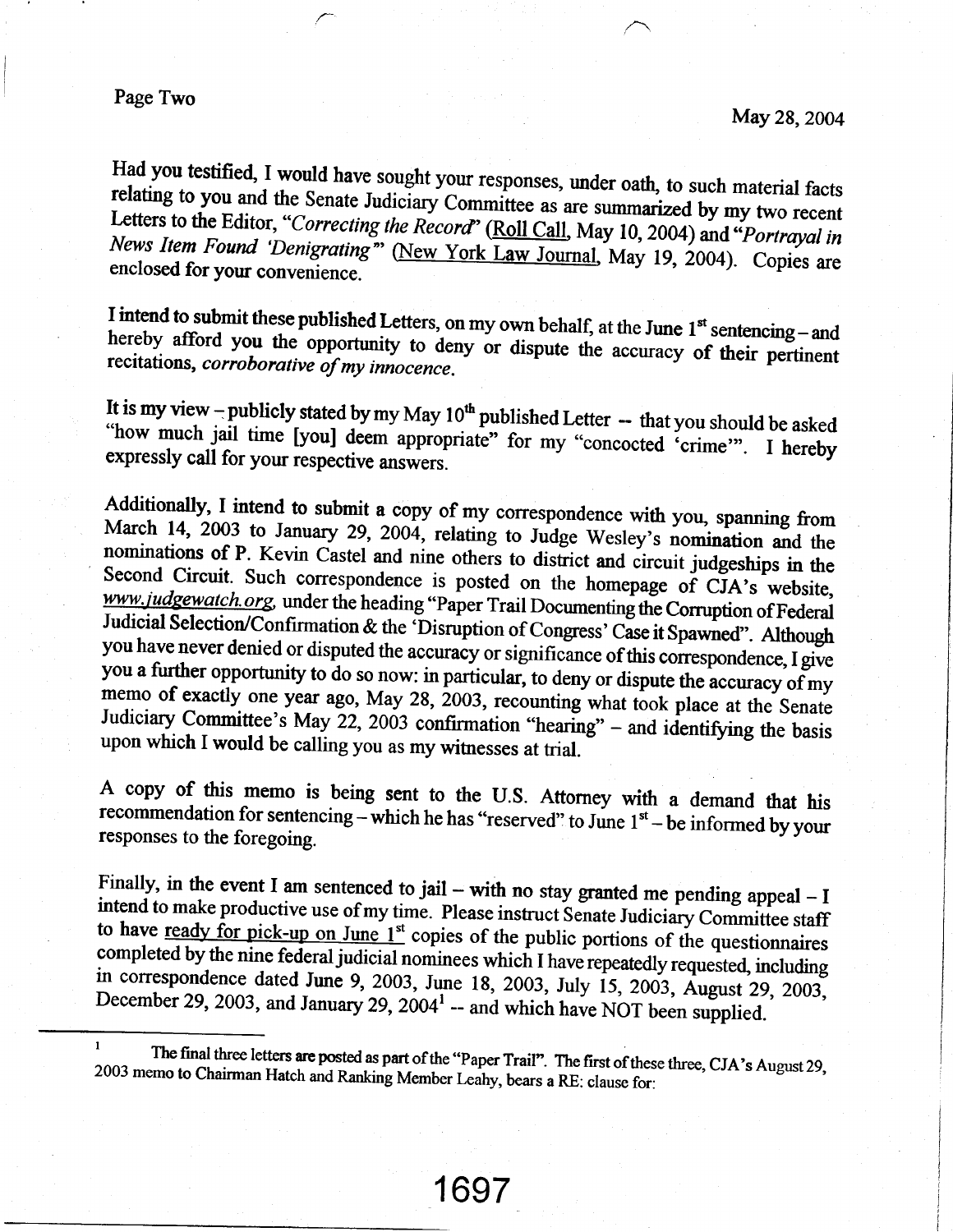Page Three

May 28,2004

These nine nominees are:

- (1) Barrington D. Parker, nominated on May 9, 2001 to the Second Circuit Court of Appeals, confirmed by the Senate on October 12, 2001;
- (2) Reena Raggi, nominated on May 1, 2002 to the Second Circuit Court of Appeals, confirmed by the Senate on September 20, 2002;
- (3) Dora L. Irizzary, nominated on April 28, 2003 to the District Court for the Southern District of New York and for whom the Senate Judiciary Committee held a confirmation hearing on October 1, 2003;
- (4) Stephen Robinson, nominated on March 5, 2003 to the District Court for the Southern District of New York and for whom the Senate Judiciary Committee held a confirmation hearing on July 22, 2003 and the Senate confirmed on September 17, 2003;
- (5) Sandra J. Feuerstein, nominated on July 25, 2002 to the District Court for the Eastern District of New York and for whom the Senate Judiciary Committee held a confirmation hearing on July 22, 2003 and the Senate confirmed on September 17, 2003:
- (6) Richard J. Holwell, nominated on August 1, 2002 to the District Court for the Southern District of New York and for whom the Senate Judiciary Committee held a confirmation hearing on July 22, 2003 and the Senate confirmed on September 17, 2003:
- (7) Gary Lawrence Sharpe, nominated on April 28, 2003 to the District Court for the Northern District of New York and for whom the Senate Judiciary Committee held a confirmation hearing on October 15,2003;

"SUPERVISORY OVERSIGHT over Senate Judiciary Committee Staff whose Disregard of CJA's Document Requests has Included Withholding from CJA the Public Portions of Questionnaires of Judicial Nominees whose Confirmations are P

1698

CJA's subsequent December 29, 2003 and January 29, 2004 memos are similarly entitled.